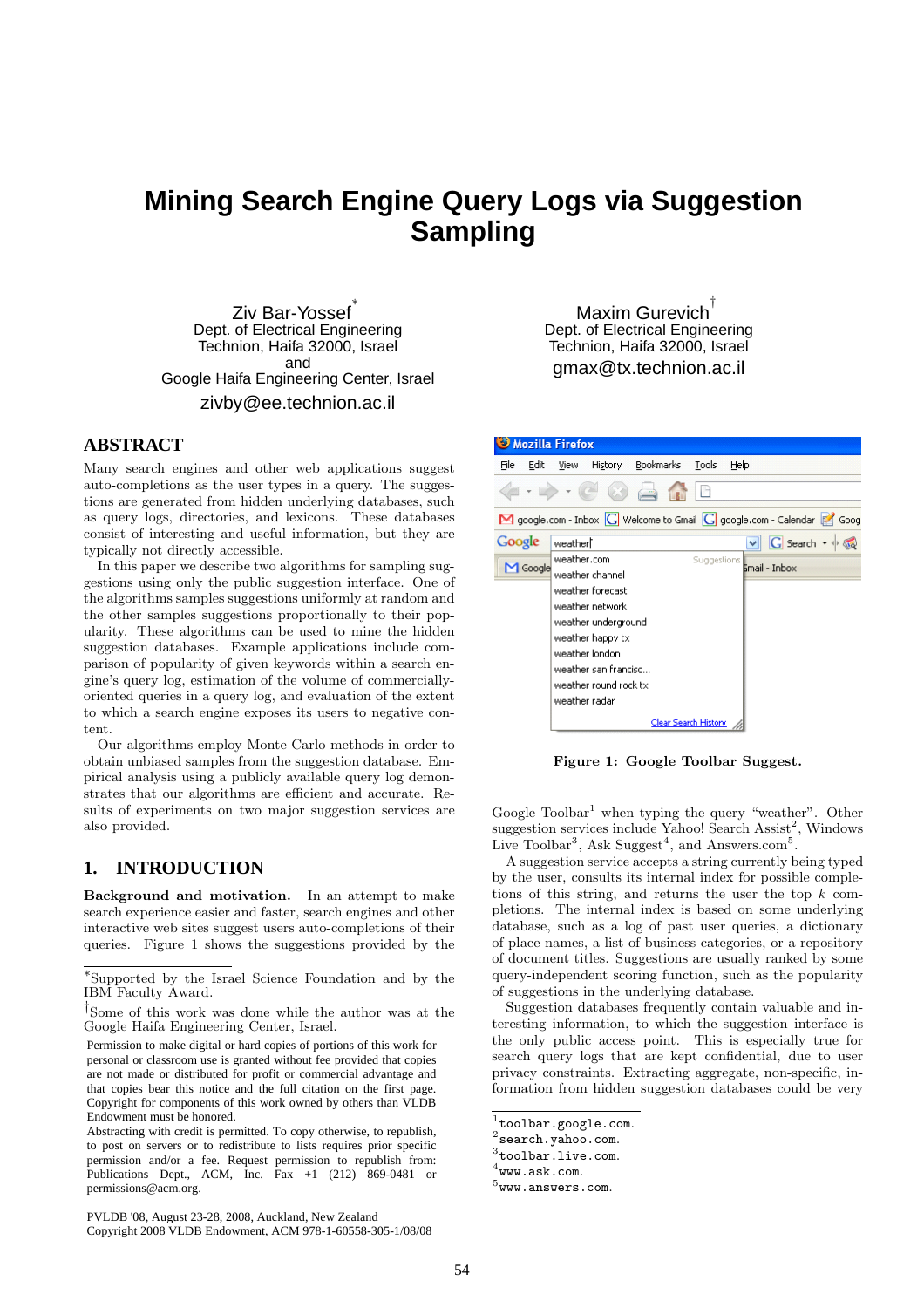useful for online advertising, for evaluating the quality of search engines, and for user behavior studies. We elaborate below on the two former applications.

Online advertising and keyword popularity estimation. In online advertising, advertisers bid for search keywords that have the highest chances to funnel user traffic to their websites. Finding which keywords carry the most traffic requires access to the hidden search engine's query log. The algorithms we describe in this paper can be used to estimate the popularity of given keywords. Using our techniques, an advertiser who does not have access to the search engine's logs, would be able to compare alternative keywords and choose the ones that carry the most traffic. By applying our techniques continuously, an advertiser can track the popularity of her keywords over time.<sup> $6$ </sup>

Search engine evaluation and ImpressionRank sampling. External and objective evaluation of search engines is important for enabling users to gauge the quality of the service they receive from different search engines. Example metrics of search engine index quality include the index's coverage of the web, the freshness of the index, and the amount of negative content (pornography, viruscontaminated files, spam) included in the index. The limited access to search engines' indices via their public interfaces make the problem of evaluating the quality of these indices very challenging. Previous work [5, 3, 6, 4] has focused on generating random uniform sample pages from the index. The samples have then been used to estimate index quality metrics, like index size and index freshness.

One criticism of this evaluation approach is that it treats all pages in the index equally, regardless of whether they are actually being actively served as search results or not. To overcome this difficulty, we define a new measure of "exposure" of pages in a search engine's index, which we call "ImpressionRank". Every time a user submits a query to the search engine, the top ranking results receive "impressions" (see more details in Section 7 how the impressions are distributed among the top results). The Impression-Rank of a page  $x$  is the (normalized) amount of impressions it receives from user queries in a certain time frame. By sampling queries from the log proportionally to their popularity and then sampling results of these queries, we can sample pages from the index proportionally to their ImpressionRank. These samples can then be used to obtain more sensible measurements of index quality metrics (coverage, freshness, amount negative content), in which high-exposure pages are weighted higher than low-exposure ones.

Our techniques can be also used to compare different suggestion services. For example, we can find the size of the suggestion database, the average number of words in suggestions, or the fraction of misspelled suggestions.

Our contributions. We propose algorithms for sampling and mining suggestions using only the public suggestion interface. Specifically, our algorithms can be used either to sample suggestions from the suggestion database according to a given target distribution (e.g., uniform or popularityinduced) or to compute integrals over the suggestions in the

database relative to some target measure. Such primitives can then be used to accomplish various mining tasks, like the ones mentioned above.

We present two sampling/mining algorithms: (1) an algorithm that is suitable for uniform target measures (i.e., all suggestions have equal weights); and  $(2)$  an algorithm that is suitable for popularity-induced distributions (i.e., each suggestion is weighted proportionally to its popularity). Our algorithm for uniform measures is provably unbiased: we are guaranteed to obtain truly uniform samples from the suggestion database. The algorithm for popularity-induced distributions has some bias incurred by the fact suggestion services do not provide suggestion popularities explicitly.

The performance of suggestion sampling and mining is measured in terms of the number of queries sent to the suggestion server. This number is usually the main performance bottleneck, because queries require time-consuming communication over the Internet.

Using the publicly released AOL query log [22], we constructed a home-grown suggestion service. We used this service to empirically evaluate our algorithms. We found that the algorithm for uniform target measures is indeed unbiased and efficient. The algorithm for popularity-induced distributions requires more queries, since it needs to also estimate the popularity of each sample using additional queries.

Finally, we used both algorithms to mine the live suggestion services of two major search engines. We measured their database sizes and their overlap; the fraction of suggestions covered by Wikipedia articles; and the density of "dead links" in the search engines' indices when weighting pages by their ImpressionRank.

Techniques. Sampling suggestions directly from the target distribution is usually impossible, due to the restricted interface of the suggestion server. We therefore resort to the Monte Carlo simulation framework [18], used also in recent works on search engine sampling and measurements [3, 6, 4]. Rather than sampling directly from the target distribution, our algorithms generate samples from a different, easy-tosample-from, distribution called the trial distribution. By weighting these samples using "importance weights" (specifying for each sample the ratio between its probabilities under the target and trial distributions), we *simulate* samples from the target distribution. As long as the trial and target distributions are sufficiently close, few samples from the trial distribution are need to simulate each sample from the target distribution.

When designing our algorithms we faced two technical challenges. The main challenge was to calculate importance weights in the case of popularity-induced target distributions. Note that suggestion services do not provide any explicit popularity information, so it may not be clear how to estimate the popularity-induced probability of a given suggestion. To overcome this difficulty we exploited the implicit scoring information latent in the rankings provided by the suggestion service as well as the power law distribution of query popularities learned from the AOL query log.

The second challenge was to create an efficient sampler that produces samples from a trial distribution that is close to the target distribution. While the correctness of our sampling algorithms is independent of the choice of the trial distribution (due to the use of Monte Carlo simulation), the efficiency of the algorithms (how many queries are needed to generate each sample) depends on the distance between

<sup>6</sup>Google Trends (google.com/trends) provides a similar functionality for popular queries, building on its privileged access to Google's query logs. Our techniques can be used with any search engine and with any keyword (regardless of its popularity), and without requiring privileged access to the log.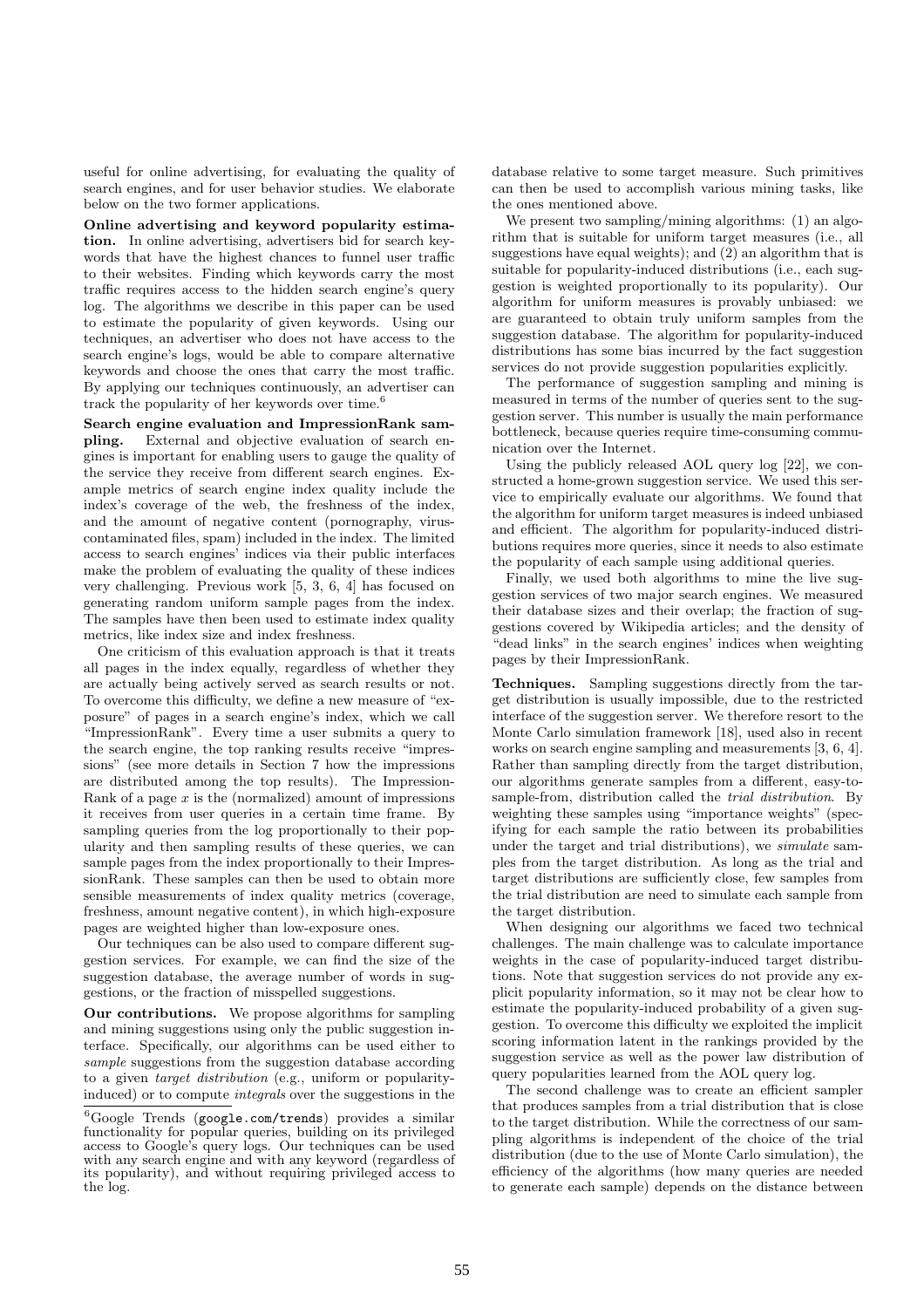the trial and target distributions. We observe that a "flat sampler" (one that samples a random string and outputs the first suggestion succeeding this string in lexicographical order), which is popular in database sampling applications [24], is highly ineffective in our setting, as suggestions are not evenly spread in the string space. Empirical analysis of this sampler on the AOL data set revealed that about  $10^{93}$ (!) samples from this sampler are needed to generate a single uniform sample.

We use instead a random walk sampler that can effectively "zero-in" on the suggestions (a similar sampler was proposed in a different context by Jerrum et al. [13]). This sampler relies on the availability of a black-box procedure that can estimate the weights of a given string  $x$  and all continuations thereof under the target distribution. We present an efficient heuristic implementation of this procedure, both for the uniform and the popularity-induced target distributions. In practice, these heuristics proved to be very effective. We note that in any case, the quality of the heuristics impacts only the efficiency the importance sampling estimator and not its accuracy.

# **2. RELATED WORK**

Several previous works [5, 16, 11, 7, 3, 6, 4] studied methods for sampling random documents from a search engine's index using its public interface. The problem we study in this paper can be viewed as a special case of search engine sampling, because a suggestion service is a search engine whose "documents" are suggestions and whose "queries" are prefix strings. Most of the existing search engine sampling techniques rely on the availability of a large pool of queries that "covers" most of the documents indexed by the search engine. That is, they assume that every document belongs to the results of at least one query from the pool. In the suggestions setting, coming up with such a pool is very difficult. Since the suggestion server returns up to 10 completions for each prefix string, most suggestions are returned as a result of a small number of prefix strings. Thus, a pool that covers most suggestions must be almost of the same size as the suggestion database itself. This is of course impractical.

On the other hand, suggestion sampling has two unique characteristics that are used by the algorithms we consider in this paper. First, "queries" ( $=$  prefix strings) are always prefixes of "documents"  $(=\frac{1}{\sqrt{2}})$  suggestions). Second, the scoring function used in suggestion services is usually queryindependent.

Jerrum et al. [13] presented an algorithm for uniform sampling from a large set of combinatorial structures, which is similar to our tree-based random walk sampler. However, since their work is mostly theoretical, they have not addressed some practical issues like how to estimate sub-tree volumes (see Section 6). Furthermore, they employed only the rather wasteful rejection sampling technique rather than the more efficient importance sampling.

Recently, Dasgupta, Das, and Mannila [9] presented a tree random walk algorithm for sampling records from a database that is hidden behind a web form. Here too, suggestion sampling can be cast as a special case of this problem, because suggestions represent database tuples, and each character position represents one attribute. Like Jerrum et al, Dasgupta et al. do not employ volume estimations or importance sampling. Another difference is that a key ingredient in their algorithm is a step in which the attributes are shuffled ran-

domly and then queried one by one. In our setting, the server interface enables querying character positions only in order, making this technique inapplicable.

Several papers studied techniques for random sampling from B-trees [24, 21, 20]. Most of these assume the tree is balanced, and are therefore not efficient for highly unbalanced trees, as is the case with the suggestion TRIE. Moreover, these works assume data is stored only at leaves of the tree (in our case internal nodes of the TRIE can also be suggestions), that nodes at the same depth are connected by a linked list (does not hold in our setting), and that nodes store aggregate information about their descendants (again, not true in out setting).

Finally, another related problem is tree size estimation [15] by sampling nodes from the tree. The standard solutions for this problem employ importance sampling estimation. We use this estimator in our algorithm for sampling from popularity-induced distributions.

# **3. PRELIMINARIES**

#### **3.1 Sampling and mining suggestions**

Let  $S$  be a *suggestion database*, where each suggestion is a string of length at most  $\ell_{\text{max}}$  over an alphabet Σ. The suggestion database is typically constructed by extracting terms or phrases from an underlying base data set, such as a document corpus, a query log, or a dictionary. The search engine defines a *scoring function, score* :  $S \rightarrow [0, \infty)$ over the suggestions in  $S$ . The score of a suggestion  $x$ represents its prominence in the base data set. For example, if the base data set is a query log, the popularity of x in the log could be its score.<sup>7</sup> A *suggestion server* suggests auto-completions from  $S$  to given query strings. Formally, for a query string x, let completions(x) = { $z \in S$ x is a prefix of  $z$ . Given x, the suggestion server orders the suggestions in completions(x) using the scoring function  $s$ and returns the  $k$  top scoring ones.  $(k \text{ is a parameter of the})$ suggestion server.  $k = 10$  is a typical choice.)

Several remarks are in order. (1) Actual suggestion servers may return also suggestions that are not simple continuations of the query string  $x$  (e.g., suggest "George Bush" for "Bus" or "Britney Spears" for "Britni"). In this work we ignore such suggestions and focus only on simple string completions. (2) We assume  $x$  is a completion of itself. Thus, if  $x \in \mathcal{S}$ , then  $x \in \text{completons}(x)$ . (3) The scoring function used by the suggestion server is query-independent. (4) The scoring function induces a partial order on the suggestion database. The partial order is typically extended into a total order, in order to break ties (this is necessary when more than  $k$  results compete for the top  $k$  slots). (5) In principle, there could be suggestions in  $S$  that are not returned by the suggestion server for any query string, because they are always beaten by other suggestions with higher score. Since there is no way to know about such suggestions externally, we do not view these as real suggestions, and eliminate them from the set  $S$ .

In this paper we address the suggestion sampling and mining problems. In suggestion sampling there is a target distribution  $\pi$  on S and our goal is to generate independent

<sup>7</sup>Any scoring function is acceptable. For example, if the scoring is personalized, the resulting samples/estimates will reflect the scoring effectively "visible" to the user performing the experiment.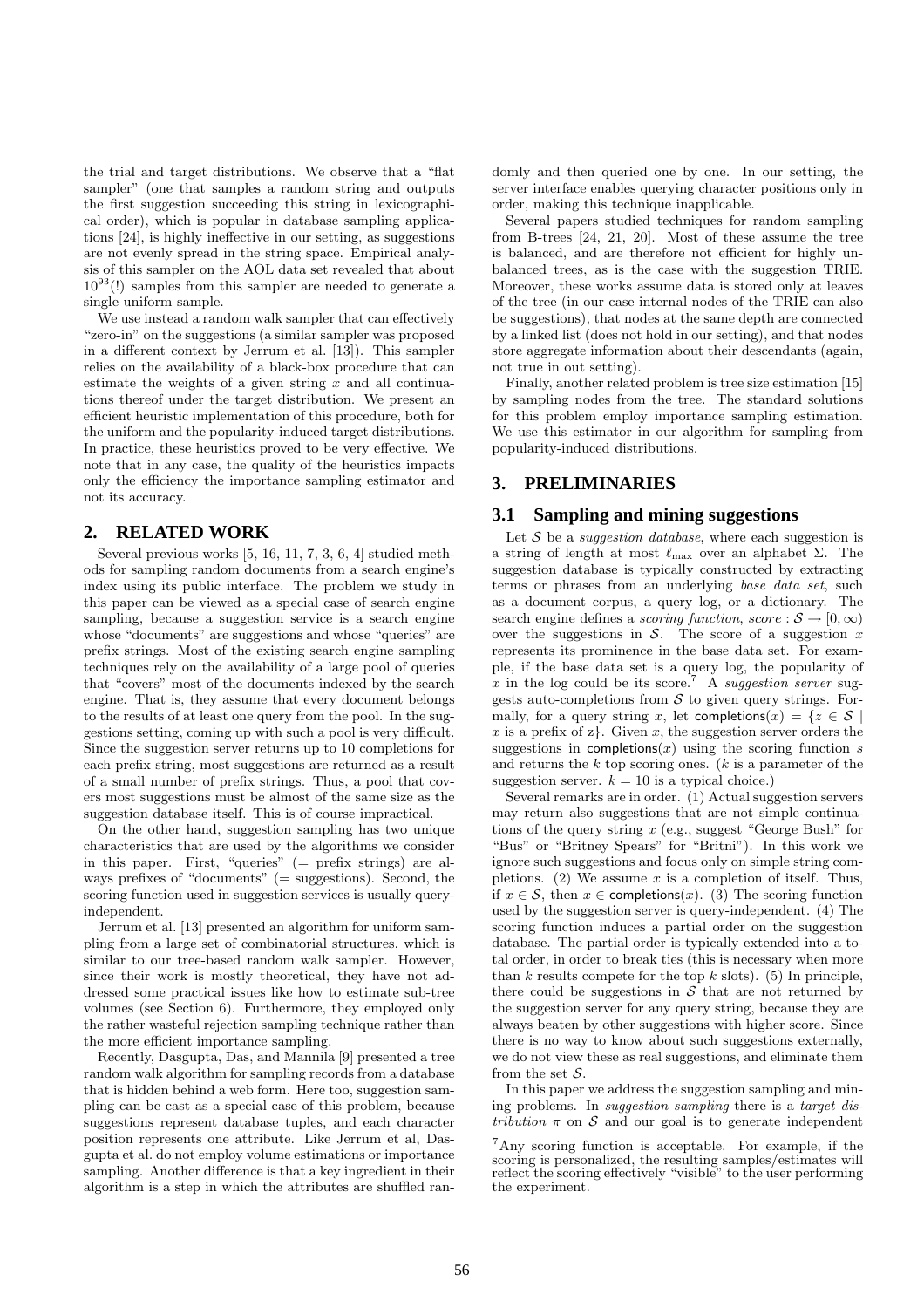samples from  $\pi$ . In suggestion mining, we focus on mining tasks that can be expressed as computing discrete integrals over the suggestion database. Given a target measure  $\pi : \mathcal{S} \to [0, \infty)$  and a target function  $f : \mathcal{S} \to \mathbb{R}$ , the integral of f relative to  $\pi$  is defined as:

$$
\mathrm{Int}_{\pi}(f) = \sum_{x \in \mathcal{S}} f(x)\pi(x).
$$

Many mining tasks can be written in this form. For example, the size of the suggestion database is the integral of the constant 1 function  $(f(x) = 1, \forall x)$  under the uniform measure  $\pi(x) = 1, \forall x$ . The average length of suggestions is the integral of the function  $f(x) = |x|$  under the uniform probability measure  $\pi(x) = 1/|\mathcal{S}|$ ,  $\forall x$ . For simplicity of exposition, we focus on scalar target functions, yet vector-valued functions can be handled using similar techniques.

We would like to design sampling and mining algorithms that access the suggestion database only through the public suggestion server interface. Such algorithms do not have any privileged access to the suggestion database or to the base data set. The prior knowledge these algorithms have about S is typically limited to the alphabet  $\Sigma$  and the maximum suggestion length  $\ell_{\rm max}$ , so even the size of the suggestion database  $|\mathcal{S}|$  is not assumed to be known in advance. (In cases we assume more prior knowledge about  $S$ , we will state this explicitly.) Due to bandwidth limits, the sampling and mining algorithms are constrained to submitting a small number of queries to the suggestion server. Thus, the number of requests sent to the server will be our main measure of cost for suggestion sampling/mining algorithms. The cost of computing the target function  $f$  on given instances is assumed to be negligible.

This conference version of the paper is devoted primarily to the suggestion mining problem. Similar techniques can be used to perform suggestion sampling.

#### **3.2 Tree mining**

We next show that suggestion mining can be expressed as a special case of tree mining. This will allow us to describe our algorithms using standard tree and graph terminology.

Throughout, we will use the following handy notation: given a tree T and a node  $x \in T$ ,  $T_x$  is the subtree of T rooted at x.

Let  $T$  be a rooted tree of depth  $d$ . Suppose that some of the nodes of the tree are "marked" and the rest are "unmarked". We denote the set of marked nodes by  $S^8$ . Each marked node x has a non-negative score:  $score(x)$ . We focus on tree mining tasks that can be expressed as computing an integral Int<sub>π</sub>(f) of a target function  $f : \mathcal{S} \to \mathbb{R}$  relative to a target measure  $\pi : \mathcal{S} \to [0, \infty)$ . The mining algorithm knows the tree T in advance but does not know a priori which of its nodes are marked and which are not. In order to gain information about the marked nodes, the algorithm can probe a *tree server*. Given a node  $x \in T$ , the tree server returns an ordered set results $(x)$  — the k top scoring marked nodes in the subtree  $T<sub>x</sub>$ . The goal is to design tree mining algorithms that send a minimal number of requests to the tree server.

The connection between suggestion mining and tree mining should be quite obvious. The tree  $T$  in the suggestion

mining case is a TRIE representing all the strings of length at most  $\ell_{\text{max}}$  over  $\Sigma$ . Thus, T is a complete  $|\Sigma|$ -ary tree of depth  $\ell_{\text{max}}$ . There is a natural 1-1 correspondence between the nodes of this tree and strings of length at most  $\ell_{\text{max}}$  over  $\Sigma$ . The nodes of T that correspond to suggestions are marked and the rest of the nodes are unmarked. Since the nodes in the subtree  $T_x$  correspond to all the possible continuations of the string  $x$ , the suggestion server returns exactly the top k marked nodes in  $T_x$ . We conclude that suggestion mining is a special case of tree mining, and thus from now on we primarily focus on tree mining (in cases where we use the specific properties of suggestion mining, this will be stated explicitly).

#### **3.3 Randomized mining**

Due to the limited access to the set of marked nodes  $S$ , it is typically infeasible for tree mining algorithms to compute the target integral exactly and deterministically. We therefore focus on randomized (Monte Carlo) algorithms that estimate the target integral. These estimations are based on random samples drawn from  $S$ .

Our two measures of quality for randomized mining algorithms will be: (1) bias: the expected difference between the output of the algorithm and the target integral; and (2) the variance of the estimator. We will shoot for algorithms that have little bias and small variance. This will guarantee (via Chebyshev's inequality) that the algorithm produces a good approximation of the target integral with high probability.

#### **3.4 Training and empirical evaluation**

In order to train and evaluate the different mining algorithms we present in this paper, we built a suggestion server based on the AOL query logs [22]. For this data set we have "ground truth", and we can therefore use it to tune the parameters of our algorithms as well as to evaluate their quality and performance empirically.

The AOL query log consists of about 20M web queries (of which about 10M are unique), collected from about 650K users between March 2006 and May 2006. The data is sorted by anonymized user IDs and contains, in addition to the query strings, also the query submission times, the ranks of the results on which users clicked, and the landing URLs of the clicked results. We extracted 10M unique query strings and their popularities and discarded all other data.

From the unique query set we built a simple suggestion server, while filtering out a negligible amount of queries containing non-ASCII characters.

remark. In spite of the controversy surrounding the release of the AOL query log, we have chosen to use it in our experiments and not a proprietary private query log, for several reasons: (1) The prominent feature of our algorithms is that they do not need privileged access to search engine data; hence, we wanted to use a publicly available query log. (2) Among the public query logs, AOL's is the most recent and comprehensive. (3) The use of a public query log makes our results and experiments reproducible by anyone.

#### **3.5 Importance sampling**

A naive Monte Carlo algorithm for estimating the integral  $\text{Int}_{\pi}(f)$  draws random samples  $X_1, \ldots, X_n$  from the target measure  $\pi$  and outputs  $\frac{1}{n} \sum_{i=1}^{n} f(X_i)$ . However, implementing such an estimator is usually infeasible in our setting, because: (1)  $\pi$  is not necessarily a proper distribution (i.e.,

 $8\text{We}$  later show that in the case of suggestion mining, the marked nodes coincide with the suggestions, so both are denoted by S.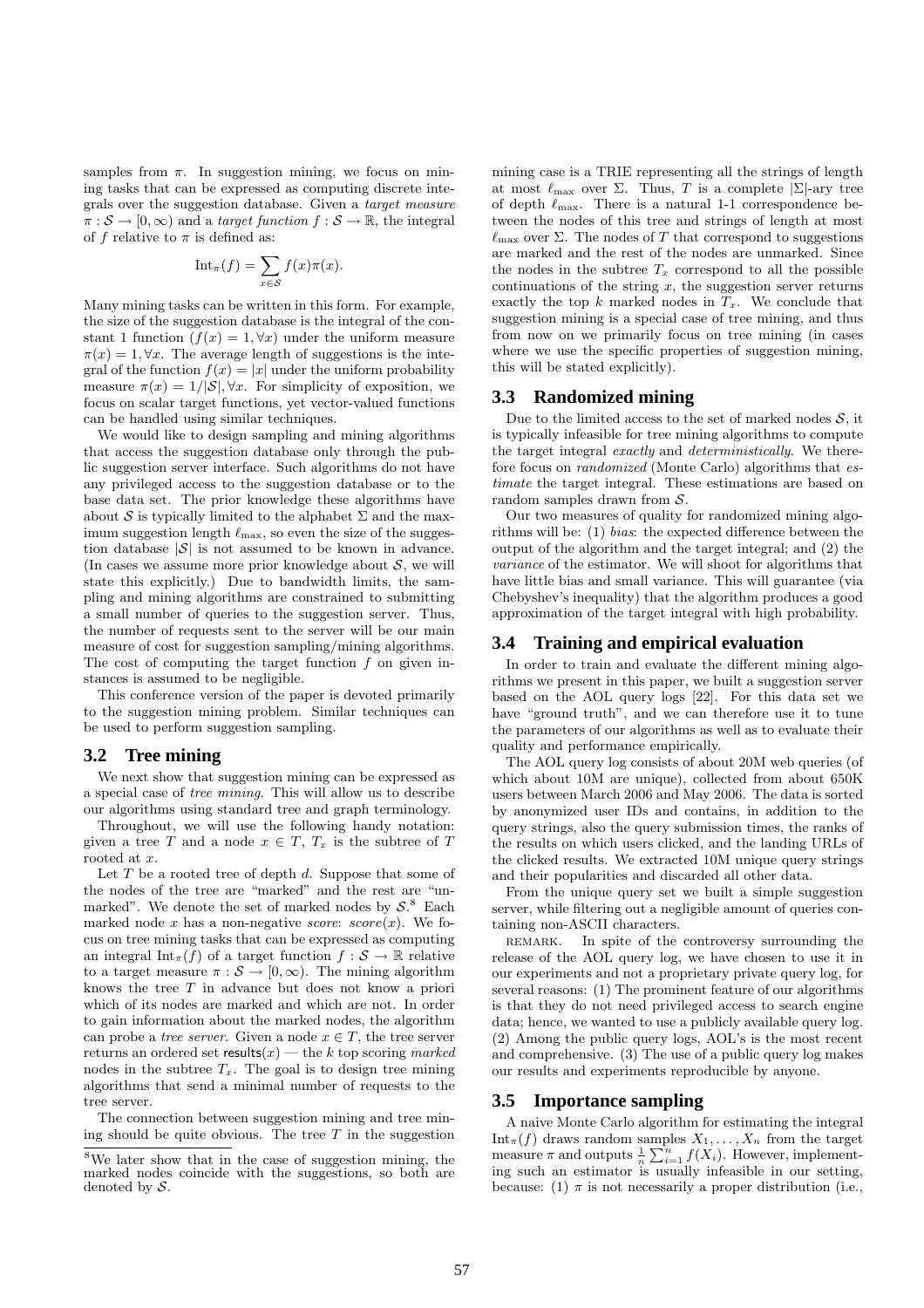$\sum_{x \in \mathcal{S}} \pi(x)$  need not equal 1); and (2) even if  $\pi$  is a distribution, we may not be able to sample from it directly using the restricted public interface of the tree server.

The estimators we consider in this paper use the Importance Sampling framework [19, 12]. Rather than sampling marked nodes from the target measure  $\pi$ , the algorithm draws n samples  $X_1, \ldots, X_n$  from a different, easyto-sample-from, *trial distribution*  $\hat{p}$ . The sampler from  $\hat{p}$  is required to provide with each sample  $X$  also the probability  $p(X)$  with which this sample has been selected. The algorithm then calculates for each sample node X an importance weight  $w(X) = \pi(X)/p(X)$ . Finally, the algorithm outputs

$$
\frac{1}{n}\sum_{i=1}^{n}w(X_i)f(X_i)
$$

as its final estimate. It is easy to check that as long as the support of p is a superset of the support of  $\pi$ , this is indeed an unbiased estimator of  $\text{Int}_{\pi}(f)$ .

In some cases, we will be able to compute the target measure only up to normalization. For example, when the target measure is the uniform distribution on  $\mathcal{S}(\pi(x))$  $1/|\mathcal{S}|, \forall x$ , we will be able to compute its unnormalized form only  $(\hat{\pi}(x) = 1, \forall x)$ . If the estimator uses unnormalized importance weights instead of the real importance weights (i.e.,  $\hat{w}(X) = \hat{\pi}(X)/p(X)$ , then the resulting estimate is far off the target integral by the unknown normalization factor. It turns out that  $\frac{1}{n} \sum_{i=1}^{n} \hat{w}(X_i)$  is an unbiased estimator of the normalization factor, so we use the following ratio importance sampling estimator to estimate the target integral:

$$
\frac{\sum_{i=1}^{n} \hat{w}(X_i) f(X_i)}{\sum_{i=1}^{n} \hat{w}(X_i)}
$$

.

It can be shown (cf. [18]) that this estimator has small bias, yet the bias diminishes to 0 as  $n \to \infty$ .

Also the variance of the importance sampling estimator diminishes to 0 as  $n \to \infty$  [18] (this holds for both the regular estimator and the ratio estimator). This variance depends also on the variance of the basic estimator  $w(X)f(X) =$  $\frac{\pi(X)f(X)}{p(X)}$ , where X is a random variable with distribution p. When the target function  $f$  is uncorrelated with the trial and target distributions, this variance depends primarily on the similarity between  $p(X)$  and  $\pi(X)$ . The closer they are, the lower is the variance of the basic estimator, and thus the lower is the number of samples  $(n)$  needed in order to guarantee the importance sampling estimator has low variance. Liu's "rule of thumb" [17] quantifies this intuition: in order for the importance sampling estimator to achieve the same estimation variance as if estimating  $Int_{\pi}(f)$  by sampling m independent samples directly from  $\pi$  (or the normalized version of  $\pi$ , if  $\pi$  is not a proper distribution),  $n = m(1 + \text{var}(w(X)))$  samples from p are needed. We will therefore always strive to find a trial distribution for which  $var(w(X))$  is as small as possible.

In order to design a tree mining algorithm that uses the importance sampling framework, we need to accomplish two tasks: (1) build an efficient procedure for computing the target weight of each given node, at least up to normalization;  $(2)$  come up with a trial distribution p that has the following characteristics: (a) we can sample from  $p$  efficiently using the tree server; (b) we can calculate  $p(x)$  easily for each sampled node  $x$ ; (c) the support of p contains the support of  $\pi$ ; (d) the variance of  $w(X)$  is low.



Figure 2: Cumulative number of distinct queries by popularity in the AOL data set (log-log scale). The graph indicates an almost power law with exponent  $\alpha = 2.55$ .

#### **4. TARGET WEIGHT COMPUTATION**

When the target measure is uniform  $(\pi(x)) = u(x) \triangleq$  $1, \forall x$ , then computing the target weight is trivial. When the target measure is the uniform distribution  $(\pi(x) = 1/|\mathcal{S}|, \forall x)$ , we compute the target weight only up to normalization,  $\hat{\pi}(x) = u(x) = 1, \forall x$ , and then apply ratio importance sampling.

The case the target measure is the score distribution ( $\pi(x)$ )  $s(x) \triangleq score(x)/score(S)$  is much harder to deal with, as we do not receive any explicit score information from the tree server. Nevertheless, the server provides some cues about the scores of nodes, because it orders the results by their score. We will use these cues as well as the assumption that the scores have a power law distribution with a known parameter to sample nodes proportionally to their scores.

The rest of this section is devoted to describing our algorithm for estimating the target probability  $s(x)$  (up to normalization) for the case  $\pi$  is the score distribution. We assume in this section that scores are integers, as is the case with popularity-based scores. This assumption only makes the algorithm more difficult to design (dealing with continuous scores is easier).

Score rank. Our first step is to reduce the problem of calculating  $s(x)$  to the problem of calculating the relative "score rank" of x. Let us define the relative score rank of a node  $x \in \mathcal{S}$  to be the fraction of nodes whose score is at least as high as the score of  $x$ :

$$
srank(x) = \frac{1}{|\mathcal{S}|} |\{ y \in \mathcal{S} \mid score(y) \geq score(x) \}|.
$$

Thus, srank $(x) \in [1/|\mathcal{S}|, 1]$ ; it is at least  $1/|\mathcal{S}|$  for the top scoring  $node(s)$  and it is 1 for the lowest scoring  $node(s)$ .

It has been observed before (see, e.g., [23, 25]) that the popularity distribution of queries in query logs is close to being a power law. We verified this fact also on the AOL query  $\log$  (see Figure 2). We found that the popularity distribution is at total variation distance distance of merely 11% from a power law whose exponent is  $\alpha = 2.55$ 

We can thus write the probability of a uniformly chosen node  $X \in \mathcal{S}$  to have score at least s to be:

$$
\Pr(score(X) \ge s) \approx \left(\frac{s_{\min}}{s}\right)^{\alpha - 1},\tag{1}
$$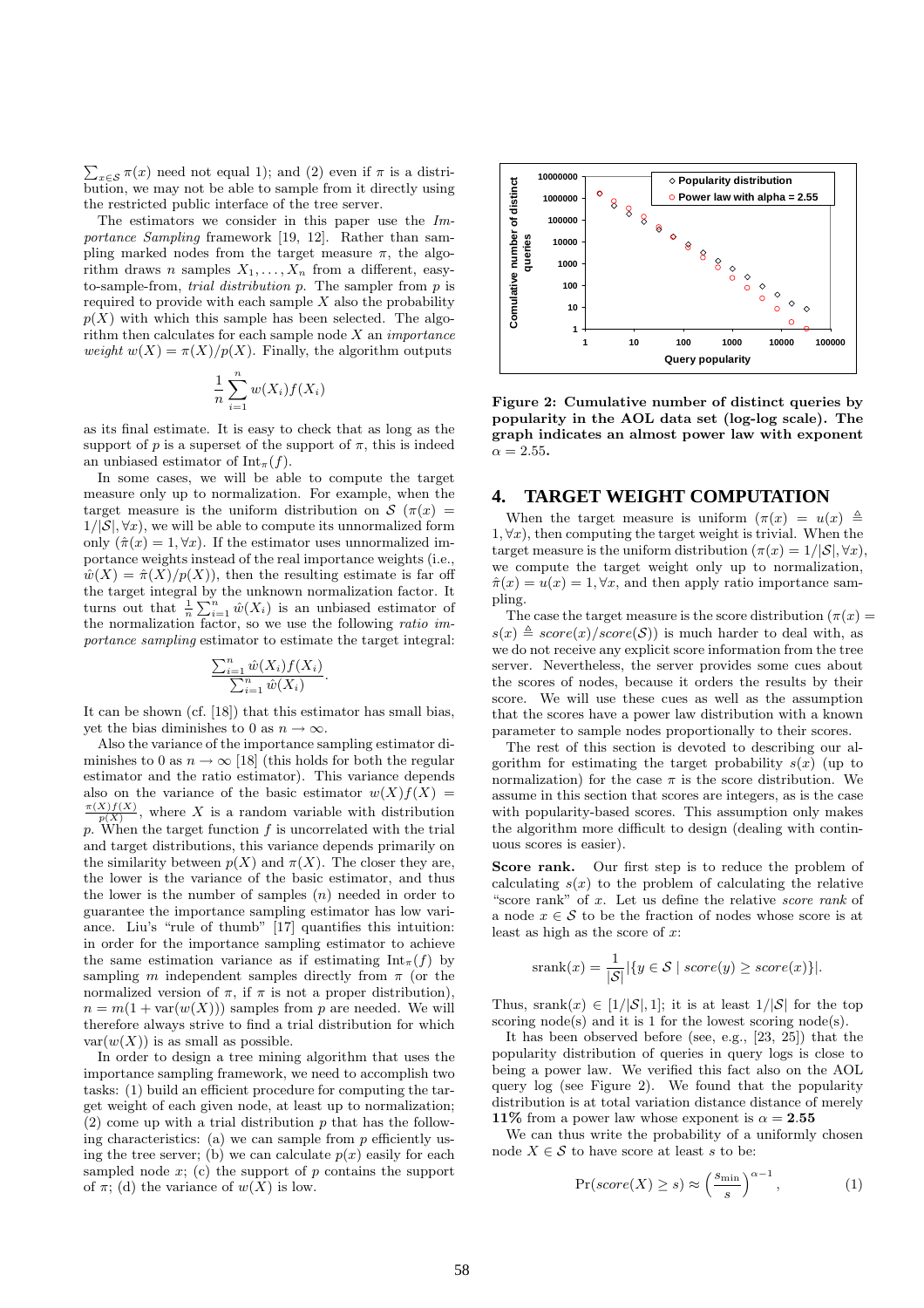where  $s_{\min}$  is the score of the lowest scoring node.

REMARK. The above expression for the cumulative density is only approximate, due to the following factors: (1) The score distribution is slightly different from a true power law. (2) The CDF of a discrete power law is approximated by the CDF of a continuous power law (see [8]). (3) The CDF of a "chopped" power law (all values above some finite  $n$  have probability 0) is approximated by the CDF of an unbounded power law. The latter two errors should not be significant when  $n$  is sufficiently large. For simplicity of exposition, we suppress the approximation error for the rest of the presentation. In Section 7, we provide empirical analysis of the overall estimation error incurred by our algorithm.

Note that for a given node x,  $Pr(score(X) \geq score(x))$  = srank $(x)$ . Therefore, we can rewrite  $score(x)$  in terms of  $srank(x)$  as follows:

$$
score(x) = \left[\frac{s_{\min}}{\text{srank}(x)^{1/(\alpha - 1)}}\right].
$$
 (2)

(In order to make sure  $score(x)$  is an integer, we round the fraction to the nearest integer (cf. [8]).) If both the exponent  $\alpha$  and the minimum score  $s_{\text{min}}$  are known in advance, then by the above equation we can use srank $(x)$  to calculate  $s(x) = score(x)/score(S)$  up to normalization:  $\hat{s}(x) = score(x)$ . The unknown normalization constant is  $score(S)$  (recall that calculating  $s(x)$  up to normalization is enough, because we can apply ratio importance sampling).

Typically, we expect the minimum score  $s_{\min}$  to be 1. If we do not want to rely on the knowledge of  $s_{\min}$ , then we can set the unnormalized target weight as follows:

$$
\hat{s}(x) = \frac{1}{\text{srank}(x)^{1/(\alpha - 1)}}.\tag{3}
$$

Suppressing the small rounding error,  $\hat{s}(x)$  is the same as  $s(x)$ , up to the unknown normalization constant  $score(S)/s_{\text{min}}$ .

Why can we assume the exponent  $\alpha$  to be known in advance? Due to the scale-free nature of power laws, the exponent  $\alpha$  is independent of the size of the query log and of  $s_{\rm min} .$   $\alpha$  is dependent mainly on the intrinsic characteristics of the query log, which are determined by the profile of the search engine's user population. In our experiments, we assumed the AOL exponent ( $\alpha = 2.55$ ) holds for other search engines as well, as we expect query logs of different major search engines to have similar profiles.<sup>9</sup> Note that using an inaccurate exponent can bias our target weight estimations. Thus, one should always use the most accurate and up-todate information she has about the exponent of the search engine being mined.

Score rank estimation. We showed that in order to calculate the unnormalized target weight  $\hat{s}(x)$  of a given node x, it suffices to calculate srank $(x)$ . We next show how we estimate the score rank of a node by further reducing it to estimation of an integral relative to a uniform target measure.

Let sorder $(x, y)$  be the *score order* indicator function:

$$
sorder(x, y) = \begin{cases} 1, & \text{if } score(x) \geq score(y), \\ 0, & \text{if } score(x) < score(y). \end{cases}
$$

For a given node x, let sorder $x(y) = \text{sort}(x, y)$ . We can write srank $(x)$  as an integral of sorder<sub>x</sub> relative to the uniform distribution:

$$
srank(x) = \frac{1}{|\mathcal{S}|} \sum_{y \in \mathcal{S}} sorder_x(y).
$$

Now, assuming we can compute sorder (and thus sorder<sub>x</sub> in particular), the expression for srank $(x)$  is a discrete integral of a computable function over the set of marked nodes  $S$ relative to the uniform distribution. We can thus apply our tree mining algorithm with the uniform target distribution to estimate this integral.

Score order approximation. Following the above reductions, we are left to show how to compute the score order sorder $(x, y)$  for two given nodes  $x, y$ .

The naive way to compute the score order of  $x, y$  would be to find their scores and compare them. This is of course infeasible, because we do not know how to calculate scores. A slight variation of this strategy is the following. Suppose we could come up with a function  $b : \mathcal{S} \to \mathbb{R}$  that satisfies two properties: (1) b is easily computable; (2) b is orderconsistent with s (that is, for every  $x, y \in S$ , score $(x) \geq$ score(y) if and only if  $b(x) \geq b(y)$ ). Given such a function b, we can compute sorder $(x, y)$  by computing  $b(x)$  and  $b(y)$ and comparing them.

We next present a function  $b$  that is relatively easy to compute and has high order correlation with s.

We say that an ancestor  $z$  of  $x$  exposes  $x$ , if  $x$  is one of the top k marked descendants of z, i.e.,  $x \in \text{results}(z)$ . The highest exposing ancestor of x,  $a(x)$ , is the highest ancestor of  $x$  that exposes it.

Let  $pos(x)$  be the position of x in results $(a(x))$ . By definition,  $score(x) \geq score(y)$  for every  $y \in S_{a(x)}$ , except maybe for the  $pos(x) - 1$  nodes that are ranked above x in results $(a(x))$ . Due to the scale-free nature of power laws, we expect the distribution of scores in each subtree of T to be power-law distributed with the same exponent  $\alpha$ . This means that the larger is the number of nodes that are scored lower-or-equal to x in  $\mathcal{S}_{a(x)}$ , the higher is its score. This motivates us to define  $b(x)$  to be the number of nodes whose score is lower-or-equal to  $score(x)$  in  $S_{a(x)}$ :

$$
b(x) = |\mathcal{S}_{a(x)}| - pos(x) + 1.
$$

The above intuition suggests that  $b$  is order-consistent with s. Empirical analysis on the AOL query log indeed demonstrates that  $b$  is order-consistent with  $s$  for high scoring nodes. It is not doing as well for low-scoring nodes. The reason for this is the following. By its definition,  $b$  imposes a total order on nodes that belong to the same subtree. This is perfectly okay for high scoring nodes, where it is very rare for two nodes to have exactly the same score. On the other hand, for low scoring nodes (e.g., nodes of score 1), this introduces an undesirable distortion. To circumvent this problem, we flatten the values of  $b$  for nodes that are placed close the leaves of the tree:

$$
b(x) = \begin{cases} |\mathcal{S}_{a(x)}| - pos(x) + 1, & \text{if } |\mathcal{S}_{a(x)}| - pos(x) + 1 > C, \\ 1, & \text{if } |\mathcal{S}_{a(x)}| - pos(x) + 1 \le C, \end{cases}
$$

where C is some tunable threshold parameter (we used  $C =$ 20 in our experiments). We measured the Kendall tau correlation<sup>10</sup> between the rankings induced by s and b on the AOL

 ${}^{9}$ Previous studies (e.g., [1, 2]) also reported estimates of query log exponents. Not all these reports are consistent, possibly due to differences in the query log profiles studied.

 $10$ Kendall tau is a measure of correlation between rankings.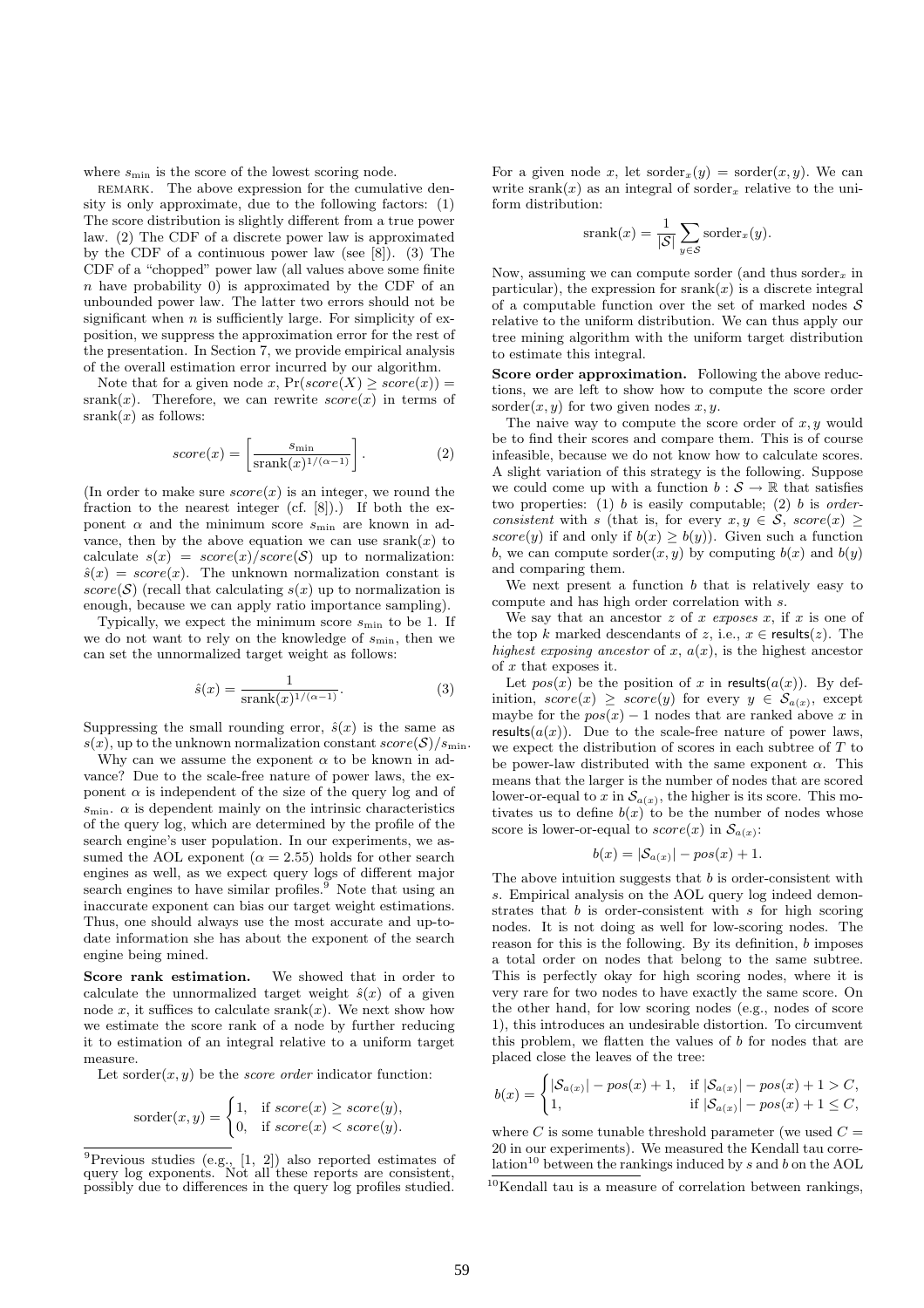query log and found it to be 0.8. This suggests that while not perfectly order-consistent, b has high order-correlation with  $s$ .

How can we compute  $b(x)$  efficiently? In order to find the ancestor  $a(x)$ , we perform a binary search on x's ancestors. As we shall see below, the random walk sampler that produces x queries all its ancestors, so this step does not require any additional queries to the tree server. The position  $pos(x)$  of x in results $(a(x))$  can be directly extracted from results $(a(x))$ .

To estimate the volume  $|\mathcal{S}_{a(z)}|$ , we observe that it can be written as an integral of the constant 1 function over  $S_{h(x)}$ relative to the uniform measure:

$$
|\mathcal{S}_{a(x)}| = \sum_{y \in \mathcal{S}_{a(x)}} 1.
$$

Therefore, applying again our tree miner with a uniform target measure on the subtree  $T_{a(x)}$ , we can estimate this integral accurately and efficiently (note that our tree miners can mine not only the whole tree  $T$  but also subtrees of  $T$ ).

Recap. The algorithm for estimating the unnormalized target weight  $\hat{s}(x)$  of a given node x works as follows:

- 1. Sample nodes  $Y_1, \ldots, Y_m$  from a trial distribution p on T using the random walk sampler (see Section 5).
- 2. Compute estimators  $B(x)$  for  $b(x)$  and  $B(Y_1), \ldots, B(Y_m)$ for  $b(Y_1), \ldots, b(Y_m)$ , respectively (see below).
- 3. For each i, estimate sorder<sub>x</sub> $(Y_i)$  as follows:

$$
SO_x(Y_i) = \begin{cases} 1, & \text{if } B(x) \ge B(Y_i), \\ 0, & \text{otherwise.} \end{cases}
$$

4. Estimate srank $(x)$  as

$$
SR(x) = \frac{\sum_{i=1}^{m} \frac{1}{p(Y_i)} SO_x(Y_i)}{\sum_{i=1}^{m} \frac{1}{p(Y_i)}}.
$$

5. Output the estimator for  $\hat{s}(x)$ :

$$
\left[\frac{s_{\min}}{SR(x)^{1/(\alpha-1)}}\right].
$$

In order to estimate the value  $b(y)$ , we perform the following steps:

- 1. Extract  $a(y)$  and  $pos(y)$  from the list of y's ancestors.
- 2. Compute an estimate  $V(a(y))$  for  $|\mathcal{S}_{a(y)}|$  using the random walk sampler applied to the subtree  $T_{a(y)}$  with a uniform target measure and a constant 1 function.
- 3. If  $V(a(y)) pos(x) + 1 > C$ , set  $B(y) = V(a(y))$  $pos(y) + 1$ . Otherwise, set  $B(y) = 1$ .

Recycling samples. The algorithm, as described, is rather costly. It runs three importance sampling estimators nested within each other. The first estimator generates  $n$  samples  $X_1, \ldots, X_n$ , in order to estimate an integral relative to the

score distribution. For each sample  $X_i$ , the algorithm estimates  $\hat{s}(X_i)$ . To this end, the algorithm generates m samples  $Y_1, \ldots, Y_m$  that are used to estimate srank $(X_i)$ . Finally, for each  $Y_j$ , the algorithm generates  $\ell$  samples  $Z_1, \ldots, Z_\ell$ that are used to estimate  $|S_{a(Y_i)}|$ .  $m, n, \ell$  are chosen to be sufficiently large, so the corresponding estimators have low variances. To conclude, each integral estimation invokes the random walk sampler  $m \cdot n \cdot \ell$  times, where each invocation incurs several queries to the tree server (see Section 5).

In order to reduce this significant cost, we recycle samples. Rather than generating fresh samples  $Y_1, \ldots, Y_m$  for each  $X_i$ , we use  $X_1, \ldots, X_n$  themselves as substitutes. That is, the second level estimator uses  $X_1, \ldots, X_n$  to estimate  $srank(X_i)$ .

This recycling step reduces the number of samples per integral estimation from  $mn\ell$  to  $n\ell$ . It introduces some dependencies among the samples from s, yet our empirical results indicate that this does not have a significant effect on the quality of the estimation.

**Analysis.** The algorithm for estimating  $\hat{s}(x)$  incurs bias due to several factors:

- 1. As mentioned above, the expression (1) for srank $(x)$  =  $Pr(S(X) \geq score(x))$  is only approximate. This means that  $\hat{s}(x)$ , as defined in Equation (3), is not exactly proportional to  $s(x)$ .
- 2. In the estimation of  $\hat{s}(x)$ , we do not compute srank $(x)$ deterministically, but rather only estimate it. Since  $\hat{s}(x)$  is not a linear function of srank $(x)$ , then even if we have an unbiased estimator for  $srank(x)$ , the resulting estimator for  $\hat{s}(x)$  is biased.
- 3. In the estimation of srank $(x)$ , we do not compute sorder<sub>x</sub>, but rather only approximate it using the function b. Thus, the estimator for  $srank(x)$  is biased.
- 4. The function b is not computed deterministically, but is rather estimated, again contributing to possible bias in the estimation of srank $(x)$ .

We measured empirically the bias incurred by the above factor (excluding the score rank estimation bias) on the AOL data set, and found the total variation distance between the true score distribution and the distribution of target weights calculated by the above algorithm to be merely 22.74%.

#### **5. RANDOM WALK SAMPLER**

In this section we describe the trial distribution sampler used in our tree miners. The sampler is based on a random walk on the tree. It gradually collects cues from the tree and uses them to guide the random walk towards concentrations of marked nodes. Whenever the random walk reaches a marked node and the sampler decides it is time to stop, the reached node is returned as a sample.

We first need to introduce some terminology and notation. Recall that the algorithm knows the whole tree  $T$  in advance, but has no a priori information about which of its nodes are marked. The only way to gain information about marked nodes is by probing the tree server.

We use  $T_x$  to denote the subtree of T rooted at x and  $\mathcal{S}_x$  to denote the set of marked nodes in  $T_x$ :  $\mathcal{S}_x = T_x \cap \mathcal{S}$ . We call  $\hat{\pi}(\mathcal{S}_x) = \sum_{y \in \mathcal{S}_x} \hat{\pi}(y)$  the volume of  $\mathcal{S}_x$  under  $\hat{\pi}$ , where  $\hat{\pi}$  is an unnormalized form of the target distribution

which assumes values in the interval [-1,1]. It is 1 for identical rankings and -1 for opposite rankings. We used a variant of Kendall tau, due to Fagin et al. [10], that can deal with rankings with ties.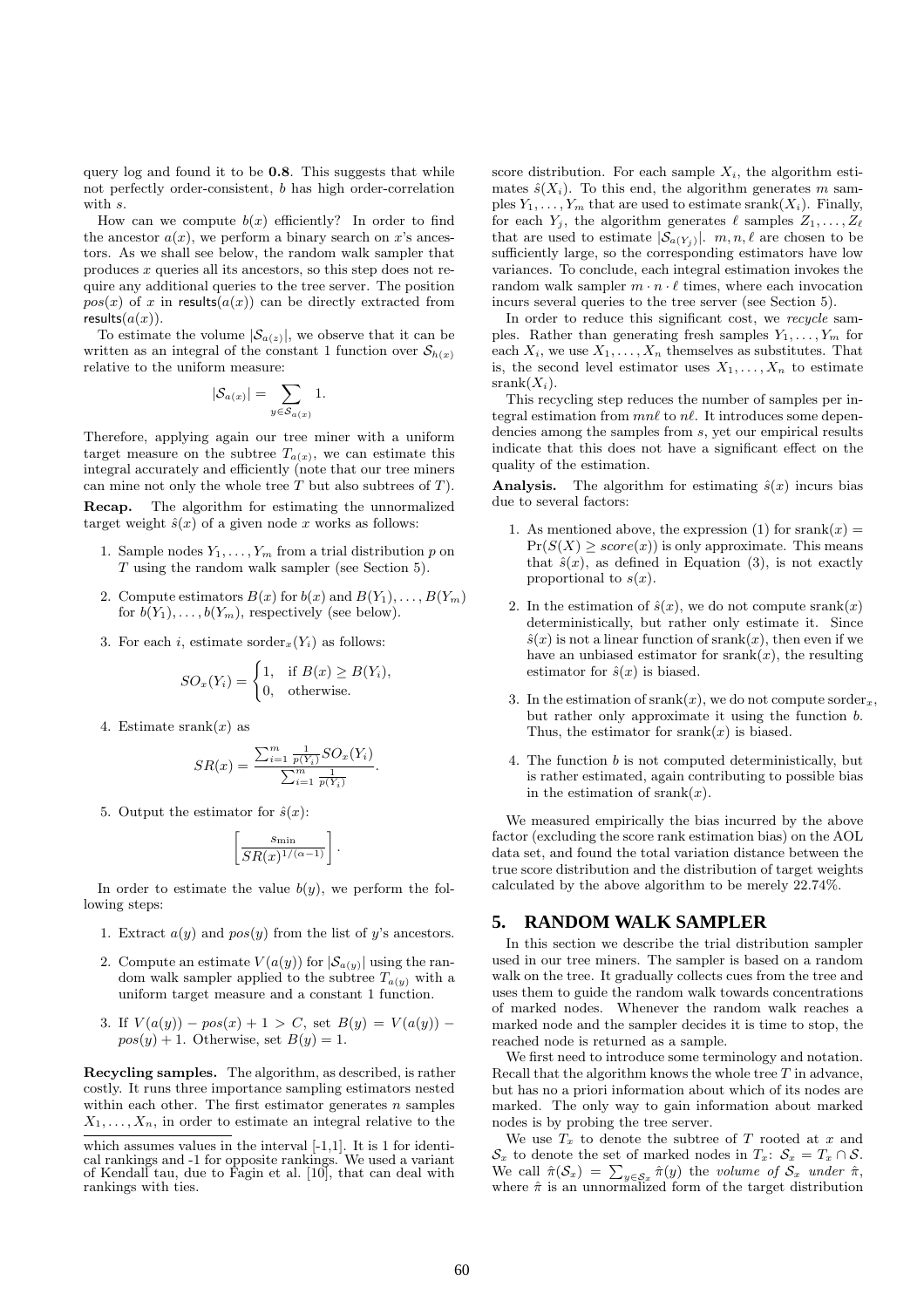$\pi$  (e.g., for a uniform target measure, the volume of  $S_x$  is simply its size). We say that a node  $x$  is empty if and only if  $\hat{\pi}(\mathcal{S}_x) = 0$ . Assuming the support of  $\pi$  covers all the marked nodes (which is the case both for the uniform and the scoreinduced distributions), every marked node is non-empty.

The random walk sampler uses as a black box two procedures: a "target weight estimator" and a "volume estimator". Given a node  $x$ , the target weight estimator, TargetEst $_{\hat{\pi}}(x)$ , and the volume estimator, VolEst $_{\hat{\pi}}(x)$ , return estimates of  $\hat{\pi}(x)$  and  $\hat{\pi}(\mathcal{S}_x)$ , respectively. We describe the implementation of these procedures for the uniform and for the score-induced target measures in the next section.

The goal of the random walk sampler is to generate samples whose distribution is as close as possible to  $\pi$ . As we shall see below, the closeness of the sample distribution to  $\pi$  depends on the quality of the target weight and volume estimations. In particular, if  $TargetEst_{\hat{\pi}}(x)$  always returns  $\hat{\pi}(x)$  and VolEst $_{\hat{\pi}}(x)$  always returns  $\hat{\pi}(\mathcal{S}_x)$ , then the sample distribution of the random walk sampler is exactly  $\pi$ .

The main idea of the random walk sampler (see Figure 3) is as follows. The sampler performs a random walk on the tree starting at the root. At each step, the random walk either stops (in which case the reached node is returned as a sample), or continues to one of the children of the current node.

When visiting a node  $x$ , the sampler determines its next step in such a way that the probability to eventually return any node  $z \in \mathcal{S}_x$  is proportional to the probability of z under the target distribution restricted to  $S_x$ . In order to achieve this, the sampler computes a volume estimate  $VolEst_{\hat{\pi}}(y)$ , for each child  $y$  of  $x$ .  $y$  is selected as the next step with probability  $VolEst_{\hat{\pi}}(\mathcal{S}_y)/VolEst_{\hat{\pi}}(\mathcal{S}_x)$ . If x itself is marked, the sampler computes an estimate  $TargetEst_{\hat{\pi}}(x)$  of its target weight and stops the random walk, returning  $x$ , with probability TargetEst $_{\hat{\pi}}(x)$ /VolEst $_{\hat{\pi}}(\mathcal{S}_x)$ .

Testing whether a node  $x$  is marked (line 9) is simple: we query the tree server for  $x$  and determine that it is marked if and only if  $x$  itself is returned as one of the results. Finding the non-empty children of a node  $x$  (line 4) is done by querying the tree server for all the children of  $x$  and checking whether each child  $y$  is marked or has a marked descendant (i.e., results $(y) \neq \emptyset$ ).

The following proposition shows that in the ideal case the the estimators TargetEst $_{\hat{\pi}}$  and VolEst $_{\hat{\pi}}$  are always correct, the sampling distribution of the random walk sampler is exactly  $\pi$ :

PROPOSITION 5.1. If for all x, TargetEst $_{\hat{\pi}}(x) = \hat{\pi}(x)$  and VolEst<sub> $\hat{\pi}(x) = \hat{\pi}(\mathcal{S}_x)$ , then the sampling distribution of the</sub> random walk sampler is  $\pi$ .

PROOF. Let x be a marked node. Let  $x_1, \ldots, x_t$  be the sequence of nodes along the path from the root of  $T$  to  $x$ . In particular,  $x_1 = \text{root}(T)$  and  $x_t = x$ . x is selected as the sample node if and only if for each  $i = 1, \ldots, t - 1$ , the sampler selects  $x_{i+1}$  as the next node and for  $i = t$  it decides to stop at  $x_t$ . The probability of the sampler to select  $x_{i+1}$ as the next node of the random walk, conditioned on the current node being  $x_i$ , is  $\hat{\pi}(\mathcal{S}_{x_{i+1}})/\hat{\pi}(\mathcal{S}_{x_i})$ . The probability of the sampler to stop at  $x_t$  is  $\hat{\pi}(x)/\hat{\pi}(\mathcal{S}_{x_t})$ . Therefore, the probability of outputting  $x = x_t$  as a sample is:

$$
\prod_{i=1}^{t-1} \frac{\hat{\pi}({\cal S}_{x_{i+1}})}{\hat{\pi}({\cal S}_{x_i})}\cdot \frac{\hat{\pi}(x)}{\hat{\pi}({\cal S}_{x_t})} \,\, = \,\, \frac{\hat{\pi}(x)}{\hat{\pi}({\cal S}_{x_1})} \,\, = \frac{\hat{\pi}(x)}{\hat{\pi}({\cal S})} \,\, = \,\, \pi(x).
$$

procedure  $RWSampler(T)$ 

```
1: x := \text{root}(T)2: trial_prob := 1<br>3: while true do
 3: while true do 4: children := \theta4: children := GetNonEmptyChildren(x)<br>5: for each child u \in children do
 5: for each child y \in \text{children} do<br>6: V(S_u) := \text{VolEst}_{\hat{\pi}}(y)6: V(S_y) := \text{VolEst}_{\hat{\pi}}(y)<br>7: end for
          end for
  8: V(S_x) := \sum_{y \in \text{children}} V(S_y)9: if IsMarked(x) then<br>10: T(x) :=TargetEst
10: T(x) := \text{TargetEst}_{\hat{\pi}}(x)<br>11: V(S_n) := V(S_n) + T(x)V(\mathcal{S}_x) := V(\mathcal{S}_x) + T(x)12: if children = \emptyset then<br>13: return (x, \text{ trial_pr})13: return (x, \text{trial\_prob})<br>14: end if
14: end if<br>15: stop p
15: stop-prob := T(x)/V(S_x)<br>16: toss a coin whose heads p
16: toss a coin whose heads probability is stop-prob 17: if coin is heads then
17: if coin is heads then<br>18: i trial prob := trial p
18: trial prob := trial prob · stop prob<br>19: return (x, \text{ trial\_prob})19: return (x, \text{trial-prob})<br>20: else
20: \begin{array}{c} \text{else} \\ \text{21}: \end{array}21: trial_prob := trial_prob \cdot (1 - stop_prob)<br>22: end if
22: end if<br>
23: end if
23: end if<br>24: select y
24: select y \in children with probability V(S_y)/V(S_x)<br>25: x := y25: x := y<br>26: trial_p
          trial prob := trial prob \cdot V(\mathcal{S}_v)/V(\mathcal{S}_x)27<sup>°</sup> end while
```
#### Figure 3: The random walk sampler.

 $\Box$ 

When the estimators TargetEst $_{\hat{\pi}}$  and VolEst $_{\hat{\pi}}$  are not accurate, the sampling distribution of the random walk sampler is no longer guaranteed to be exactly  $\pi$ . However, the better the estimations, the closer will be the sampling distribution to π. Recall that the distance of the sampling distribution of the random walk sampler from the target distribution  $\pi$ affects only the efficiency of the importance sampling estimator and not its accuracy.

#### **6. VOLUME AND TARGET ESTIMATIONS**

In this section we describe implementations of the estimators TargetEst $_{\hat{\pi}}$  and VolEst $_{\hat{\pi}}$ . The implementations vary between the case  $\hat{\pi}$  is a uniform measure u and the case  $\pi$  is a score-induced distribution s. In both cases we ensure that the support of the trial distribution induced by TargetEst $_{\hat{\pi}}$ and VolEst $_{\hat{\pi}}$  contains the support of the corresponding target measure.

The implementations were designed to be extremely cheap, requiring a small number of queries to the tree server per estimation. This design choice necessitated us to resort to super-fast heuristic estimations, which turned out to work well in practice. The savings gained by these cheap estimator implementations well paid off the reduced efficiency incurred by the less qualitative trial distributions.

#### **6.1 Uniform target measure**

**Target weight estimation.** When  $\hat{\pi}$  is a uniform measure u, we set  $TargetEst_u(x) = 1$  for every x, and thus the target weight estimator is trivial in this case.

Uniform volume estimation. Since  $\hat{\pi} = u$  is the constant 1 function,  $VolEst_u(\mathcal{S}_x) = |\mathcal{S}_x|$ . We first show an ac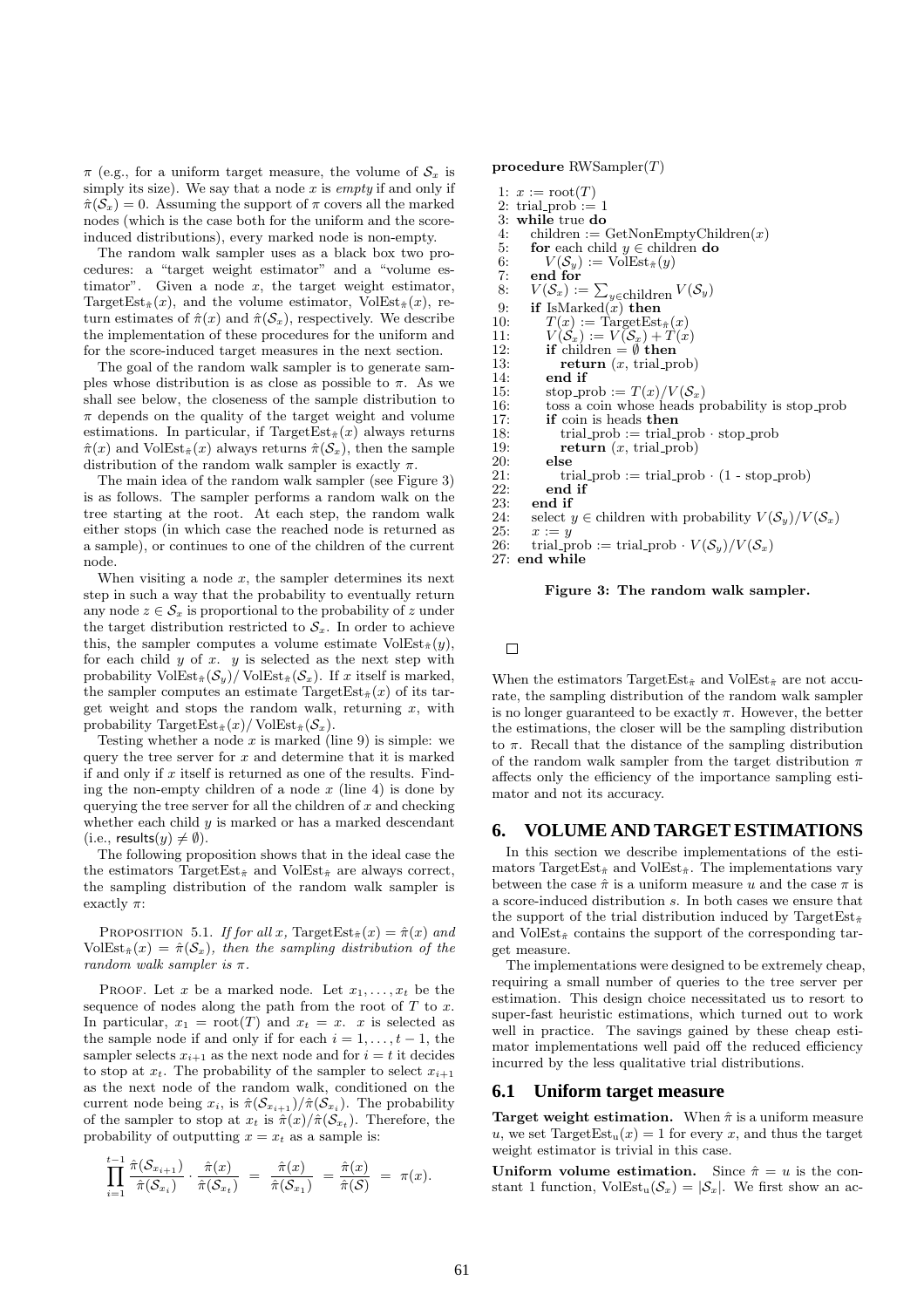curate, yet inefficient, "naive volume calculator", and then propose a more efficient implementation.

Naive volume calculator. The naive volume calculator builds on the following observation: Whenever we send a node x, for which  $|\mathcal{S}_x| < k$ , to the tree server, the server returns all the marked descendants of x, and thus  $|\mathcal{S}_x|$  =  $|{\sf results}(x)|$ . Conversely, whenever  $|{\sf results}(x)| < k$ , we are guaranteed that  $|\mathcal{S}_x| = |{\text{results}}(x)|$ . Therefore, the naive calculator applies the following recursion: it sends  $x$  to the tree server; if  $|\text{results}(x)| < k$ , the calculator returns  $|\text{results}(x)|$ . Otherwise, it recursively computes the volumes of the children of  $x$  and sums them up. It also adds 1 to the volume, if  $x$  itself is marked.

It is immediate to verify that this algorithm always returns the exact volume. Its main caveat is that it is very expensive. The number of queries needed to be sent to the server may be up to linear in the size of the subtree  $T<sub>x</sub>$ . This could be prohibitive, especially for nodes that are close to the root of the tree.

The actual volume estimator,  $VolEst_u$ , applies three different volume estimators and then combines their outputs into a single estimation. We now overview each of the estimators and then describe the combining technique.

Naive estimator. The first volume estimator used by  $VolEst_u$  is the naive estimator, which runs the naive calculator for *one* level, i.e., it sends only  $x$  to the tree server. It then outputs the following volume estimation:

$$
\text{VolEst}_{\mathbf{u}}^{\text{naive}}(x) = \begin{cases} |\text{results}(x)|, & \text{if } |\text{results}(x)| < k, \\ a & \text{if } |\text{results}(x)| = k. \end{cases}
$$

.

Thus, for each node x whose volume is  $\lt k$ , the estimator provides the exact volume. The estimator cannot differentiate among nodes whose volume is  $\geq k$ , and therefore outputs the same estimate a for all of them. Here  $a \geq k$  is a tunable parameter of the estimator.  $a = k$  is a conservative choice, meaning that  $\text{VolEst}_{u}^{\text{naive}}(x)$  is always a lower bound on  $|\mathcal{S}_x|$ . Higher values of a may give better estimations on average. Sample-based estimator. The second estimator we consider assumes the sampler is given as prior knowledge a random sample  $\mathcal{S}'$  of nodes from  $\mathcal{S}$ . Given such a random sample, we expect it to hit every subset of  $S$  at the right proportion. That is, for every subset  $B \subseteq S$ ,  $\frac{|B \cap S'|}{|S'|} \approx \frac{|B|}{|S|}$ . In particular,  $|B \cap S'| \cdot \frac{|S|}{|S'|}$  is an unbiased estimator of  $|B|$ . Applying this for volume estimations, we obtain the following estimator for  $|\mathcal{S}_x|$ :

$$
|\mathcal{S}'_x|\cdot \frac{|\mathcal{S}|}{|\mathcal{S}'|}.
$$

Note that the more samples fall into  $\mathcal{S}'_x$ , the more accurate we expect this estimator to be. Therefore, we will use this estimator only as long as  $|S'_x| \geq b$ , for some tunable parameter b.

In order to transform the above estimator into a practical volume estimator, we need to guess the ratio  $|\mathcal{S}|/|\mathcal{S}'|$ . Let c be another tunable parameter that represents the guess for  $|\mathcal{S}|/|\mathcal{S}'|$ . We use it to define the estimator as follows:

$$
\text{VolEst}_{\mathbf{u}}^{\text{sample}}(x) = \begin{cases} c|\mathcal{S}'_x|, & \text{if } |\mathcal{S}'_x| \ge b, \\ 0, & \text{otherwise.} \end{cases}
$$

We need to address two questions: (1) how can we get such a random sample of nodes from  $\mathcal{S}$ ? (2) how can we guess the ratio  $|\mathcal{S}|/|\mathcal{S}'|$  (which is equivalent to guessing the size of  $S$ ?

Assuming query logs of different search engines have similar profiles, we can view a public query log (such as the AOL data set) as a random sample from hidden query logs. In reality, a public query log is not a truly random sample from hidden query logs, because: (1) query logs change over time, and thus the public query log may be outdated; (2) different search engines may have different user populations and therefore different query log profiles. Yet, as long as the public query log is sufficiently close to being representative of the hidden query log, the crude estimations produced from the public query log may be sufficient for our needs.

REMARK. We stress again that accurate volume estimation is needed only to obtain a better trial distribution and, consequently, a more efficient tree miner. If the AOL query log is not sufficiently representative of other query logs, as we speculate, then all this means is that our tree miner will be less efficient. Its accuracy, on the other hand, will not be affected, due to the use of importance sampling.

Guessing the ratio  $|S|/|S'|$  is more tricky. Clearly, the further away c is from  $|\mathcal{S}|/|\mathcal{S}'|$ , the worse is the volume estimation, and consequently the trial distribution we obtain is further away from the target distribution. What we do in practice is simply "guess"  $c$ , run the importance sampling estimator once to estimate the size of  $|\mathcal{S}|$  (possibly incurring many queries in this first run due to the error in  $c$ ), and then use the estimated value of  $|S|$  to set a more reasonable value for c for further runs of the estimator.

Score-based estimator. The score-based estimator relies on the same observation we made in the computation of the function  $b$  in the algorithm for computing target weights (see Section 4): due to the scale-free nature of power laws, there is positive correlation between the score of a node  $x$ and the volume of  $\mathcal{S}_{a(x)}$ , where  $a(x)$  is the highest ancestor of  $x$ , for which  $x$  is one of the top  $k$  scoring descendants. In Section 4, we used this observation to order scores using volumes. Here, we use it in the reverse direction: we estimate volumes using scores.

For a node x, let  $score(\mathcal{S}_x)$  be the "score volume" of  $\mathcal{S}_x$ , i.e.,  $\sum_{z \in \mathcal{S}_x} score(z)$ . Assuming the correlation between uniform volume and score volume, we have:

$$
\frac{|\mathcal{S}_x|}{|\mathcal{S}_{\text{parent}(x)}|} \approx \frac{\text{score}(\mathcal{S}_x)}{\text{score}(\mathcal{S}_{\text{parent}(x)})}
$$

.

It follows that  $|\mathcal{S}_x| \approx |\mathcal{S}_{\text{parent}(x)}| \cdot (score(\mathcal{S}_x)/score(\mathcal{S}_{\text{parent}(x)})).$  $|\mathcal{S}_x|$  is then estimated by multiplying an estimate for  $|\mathcal{S}_{\text{parent}(x)}|$ with an estimate for  $score(S_x)/score(S_{parent(x)})$ .

To estimate  $|\mathcal{S}_{\text{parent}(x)}|$ , the score-based estimator uses the the naive and sample-based estimators:

$$
v(\text{parent}(x)) = \sum_{y \in \text{child}(\text{parent}(x))} \text{VolEst}_{u}^{\text{naive}}(y) + \text{VolEst}_{u}^{\text{sample}}(y).
$$

Next, the score-based estimator looks for the node  $z \in S_x$ that ranks the highest in results( $\text{parent}(x)$ ) (if no such node exists, the score-based estimator outputs 0). Note that given the estimate for  $|\mathcal{S}_{\text{parent}(x)}|$ , we can estimate the fraction of nodes in  $\mathcal{S}_{\text{parent}(x)}$  whose score is at least as high as  $score(z)$ (the "score rank" of z): it is  $pos(z)/v(parent(x))$ , where  $pos(z)$  is the position of z in results(parent(x)).

Assuming the scores in  $\mathcal{S}_{\text{parent}(x)}$  have the same power law distribution as the global score distribution, we can use Equation 2 from Section 4 to estimate  $score(z)$  from the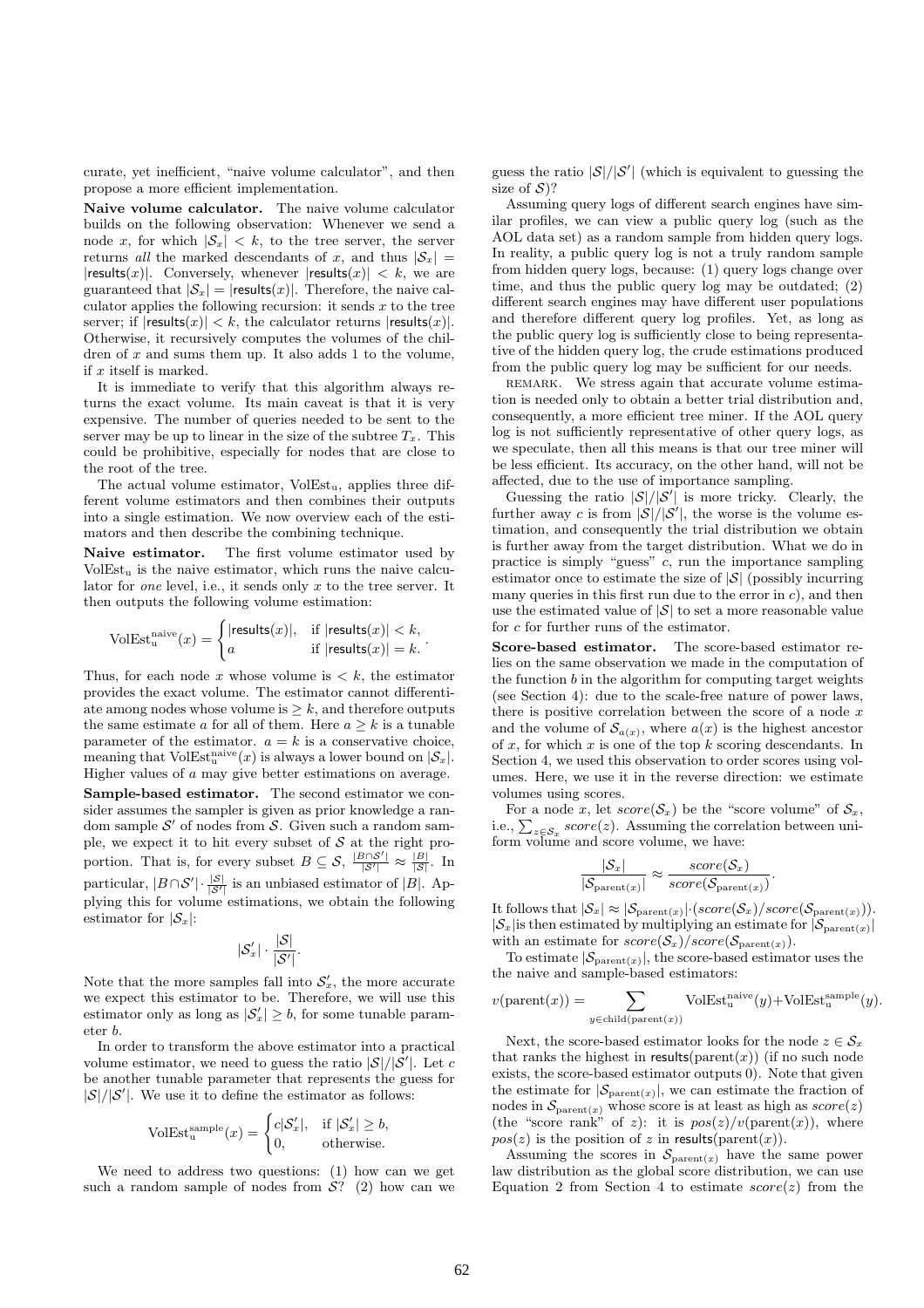score rank of z. Since  $z \in S_x$ , score(z) is a lower bound on  $score(S_x)$ . The score-based estimator simply uses  $score(z)$ as an estimate for  $score(S_x)$ .

Finally, to estimate  $score(\mathcal{S}_{parent(x)})$ , the scored-based estimator uses the estimate of  $|\mathcal{S}_{parent(z)}|$  as well as the assumed power law distribution to estimate the sum of the scores of all nodes in  $\mathcal{S}_{\text{parent}(z)}$ .

The combined estimator. The combined volume estimator for  $x$  is the sum of the naive, the sample-based, and the score-based estimators. Note that if  $|{\sf results}(x)| < k$ , the naive estimator produces the exact volume, so we set  $\text{VolEst}_{\mathbf{u}}(x) = \text{VolEst}_{\mathbf{u}}^{\text{naive}}(x)$ . Otherwise, if  $|\text{results}(x)| \geq k$ ,

$$
VolEst_u(x) = VolEst_u^{naive}(x) + VolEst_u^{sample}(x) + VolEst_u^{score}(x).
$$

The rationale for adding (and not, e.g., averaging) the estimations is that the accuracy of the sample-based and the score-based estimators is proportional to the magnitude of their output (the higher the values they output, the more likely they are to be accurate). The output of the naive estimator is always constrained to lie in the interval  $[0, a]$ . By adding the estimates, we give the score-based and samplebased estimators higher weight only when they are accurate. When they are inaccurate the naive estimator dominates the estimation.

We used the AOL query log to tune the different parameters of the above estimators as well as to evaluate their accuracy.

#### **6.2 Score-induced target distribution**

**Target weight estimation.** To implement  $TargetEst_{\epsilon}(x)$ , we use the same algorithm we presented in Section 4 with one modification. We replace the costly uniform volume estimations applied at the computation of the function b with cheap uniform estimations  $VolEst_{u}$ , as described above.

Score volume estimation. To estimate the volume of  $\mathcal{S}_x$  when  $\pi$  is the score distribution, we combine the target weight estimator described above with the uniform volume estimator. We simply set:

$$
VolEst_{\hat{s}}(x) = VolEst_u(x) + \sum_{y \in S_x} TargetEst_{\hat{s}}(y).
$$

# **7. EXPERIMENTAL RESULTS**

#### **7.1 Bias estimation**

We used the AOL query log to build a local suggestion service, which we could then use to empirically evaluate the accuracy and the performance of our algorithms. The score of each query was set to be the popularity of that query in the AOL query log.

We first ran the uniform sampler against the local suggestion service. We used the samples to estimate the suggestion database size. Figure 4 shows how the estimation bias approaches 0 as the estimator generates more samples (and thereby uses more queries). The empirical bias becomes essentially 0 after about 400K queries. However, it is already at most 3% after 50K queries.

In order to make sure the uniform and the score-induced samplers do not generate biased samples, we also studied the distribution of samples by their score. We ran the two samplers against the local suggestion service and collected 10, 000 samples. Figure 5 shows the distribution of samples



Figure 4: Relative bias versus query cost (uniform sampler, database size estimation).



Figure 5: Distribution of samples by score.

by their score. We ordered the queries in the data set by their score, from highest to lowest, and split them into 10 deciles. For the uniform sampler each decile corresponds to 10% of queries in the log, and for the score-induced sampler, each decile corresponds to 10% of the "score volume" (the sum of the scores of all queries). The results indicate that the uniform sampler is practically unbiased, while the score-induced sampler has minor bias towards mediumscored queries.

#### **7.2 Experiments on real suggest services**

We ran the score-induced suggestion sampler on two live suggestion services, belonging to two large search engines. The experiments were performed in February-March 2008. The sampler used the AOL query log for the sample-based volume estimation. The sampler focused only on the standard ASCII alphanumeric alphabet, and thus practically ignored non-English suggestions. All suggestions were converted to lowercase. We sampled from a score-induced trial distribution, and, for each sample, computed both the uniform and the score-induced target weights. We thus could reuse the same samples for estimating functions under both uniform and score-induced distributions. Overall, we submitted 5.7M queries to the first suggestion service and 2.1M queries to the second suggestion service, resulting in 10,000 samples and 3,500 samples, respectively. The number of submitted queries includes the queries used for sampling suggestions as well as the addition queries used for score-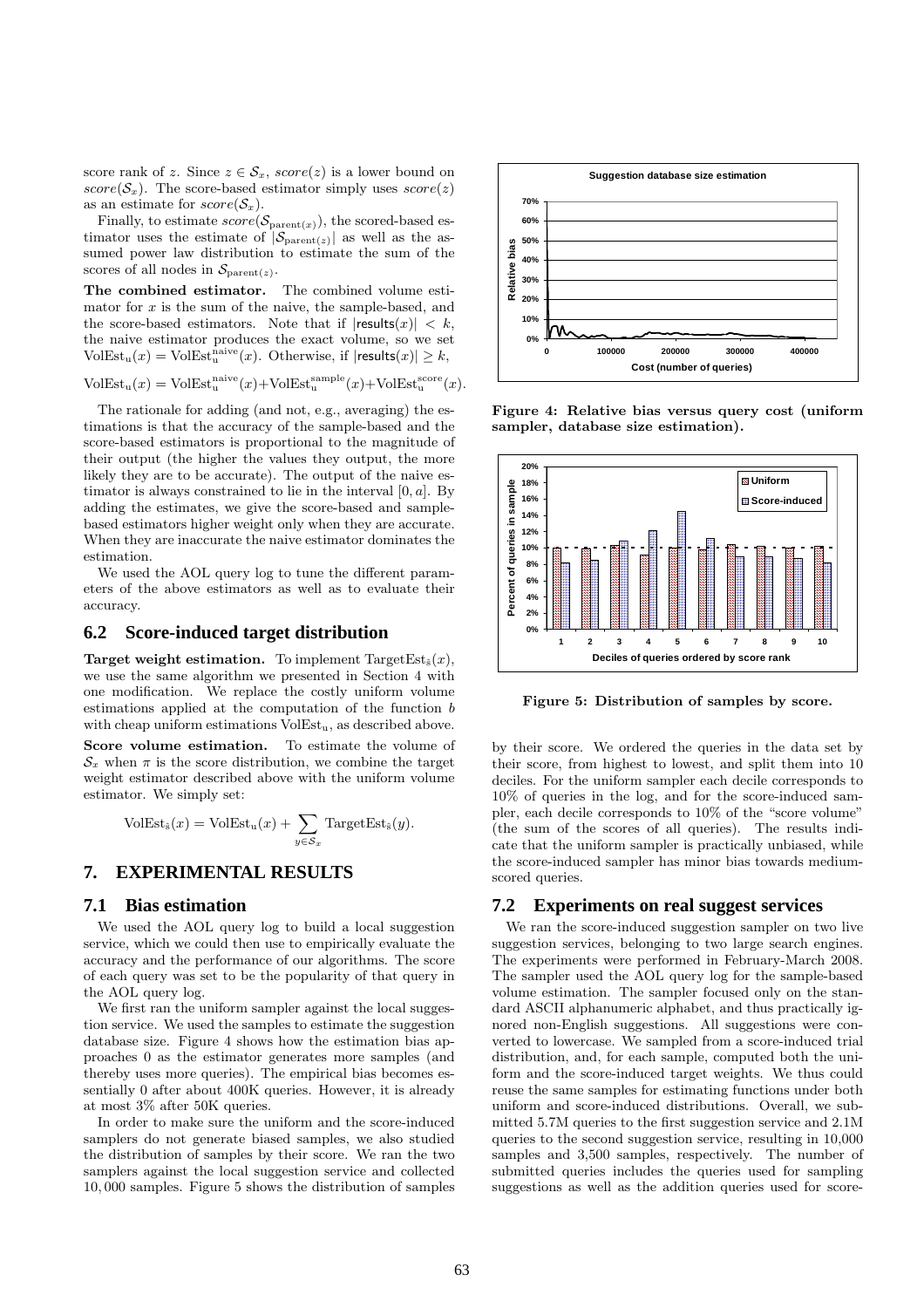

(a) Absolute and relative sizes of suggestion databases (English suggestions only). (b) Suggestions covered by Wikipedia. (c) Search results contain-(d) Dead search results. ing Wikipedia pages.

Figure 6: Experimental results on real suggest services.

induced target weight estimation.

We used the collected samples to estimate several parameters of the suggestion databases. Additionally, we submitted the sampled suggested queries to the corresponding search engines and obtained a sample of documents from their index, distributed according to ImpressionRank (see Section 1). We then estimated several parameters on that document sample.

The error bars throughout the section indicate standard deviation.

Estimation efficiency. The variance of the importance weights for the uniform and the score-induced target distribution was 6.7 and 7.7 respectively in SE1, and 13.5 and 43.7 respectively in SE2. That is, by Liu's rule of thumb, our estimator is at most 8 to 45 times less efficient than an estimator that could sample directly from the target distribution. These results indicate that our volume estimation technique is quite effective, even when using a relatively old AOL query log.

**Suggestion database sizes.** Figure  $6(a)$  shows the absolute and the relative sizes of suggestion databases. Rather surprisingly, there is a large, 10-fold, gap between the number of distinct queries in the two databases. However, when measured according to the score-induced distribution, the relative sizes are much closer. These results indicate high overlap between popular suggestions in both databases, while the SE2 database contains many more less-popular suggestions.

Suggestion database coverage by Wikipedia. In this experiment we estimated the percentage of suggested queries for which there exists a Wikipedia article exactly matching the query. For example, for the query "star trek 2" we checked whether the web page http://en.wikipedia.org/ wiki/Star\_Trek\_2 exists. Figure 6(b) shows the percentage of queries having the corresponding Wikipedia article. While only a small fraction of the uniformly sampled suggestions are covered by Wikipedia, the score-proportional samples are covered much better. If we assume suggestion scores are proportional to query popularities, we can conclude that for more than 10% of the queries submitted to SE1 and for more than 20% of the queries submitted to SE2, there is an answer in Wikipedia (although, it may not be necessarily satisfactory).

ImpressionRank sampling. Our next goal was to es-

timate search engine index metrics relative to the ImpressionRank measure. To sample documents from the index proportionally to their ImpressionRank, we sampled suggestions from each of the two search engines proportionally to their popularity (again, we assume suggestion scores correspond to popularities). We submitted each sample suggestion to the search engine from whose suggestion service we sampled it and downloaded the result page, consisting of the top 10 results. Next, we sampled one result from each result page. We did not sample results uniformly, as it is known that the higher results are ranked the higher is the attention they receive from users. To determine the result sampling distribution, we used the study of Joachims et al. [14], who measured the relative number of times a search result is viewed as a function of its rank.

In the first experiment we estimated the reliance of search engines on Wikipedia as an authoritative source of search results. For queries having a relevant article in Wikipedia (as defined above), we measured the fraction of these queries on which the search engine returns the corresponding Wikipedia article as (1) the top result, and (2) one of the top 10 results. Figure  $6(c)$  indicates that on almost  $20\%$  of queries that have a relevant Wikipedia article, search engines return that article as a top result. For more than 60% of these queries, the Wikipedia article is returned among top 10 results. This indicates a rather high reliance of search engines on Wikipedia as a source.

We next estimated the fraction of "dead links" (pages returning a 4xx HTTP return code) under ImpressionRank. Figure  $6(d)$  shows that for both engines, less than  $1\%$  of the sampled results were dead. This indicates search engines do a relatively good job at cleaning and refreshing popular results. We note that one search engine returns slightly more dead links than the other.

Query popularity estimation. In this experiment we compared the relative popularity of various related keywords in the two search engines. Such comparisons can be useful to advertisers for selecting the targeting keywords for their ads. The results are shown in Table 1. In each category, keywords are ordered from the most popular to the least popular.

#### **8. CONCLUSIONS**

In this paper we introduced the suggestion sampling and mining problem. We described two algorithms for sugges-